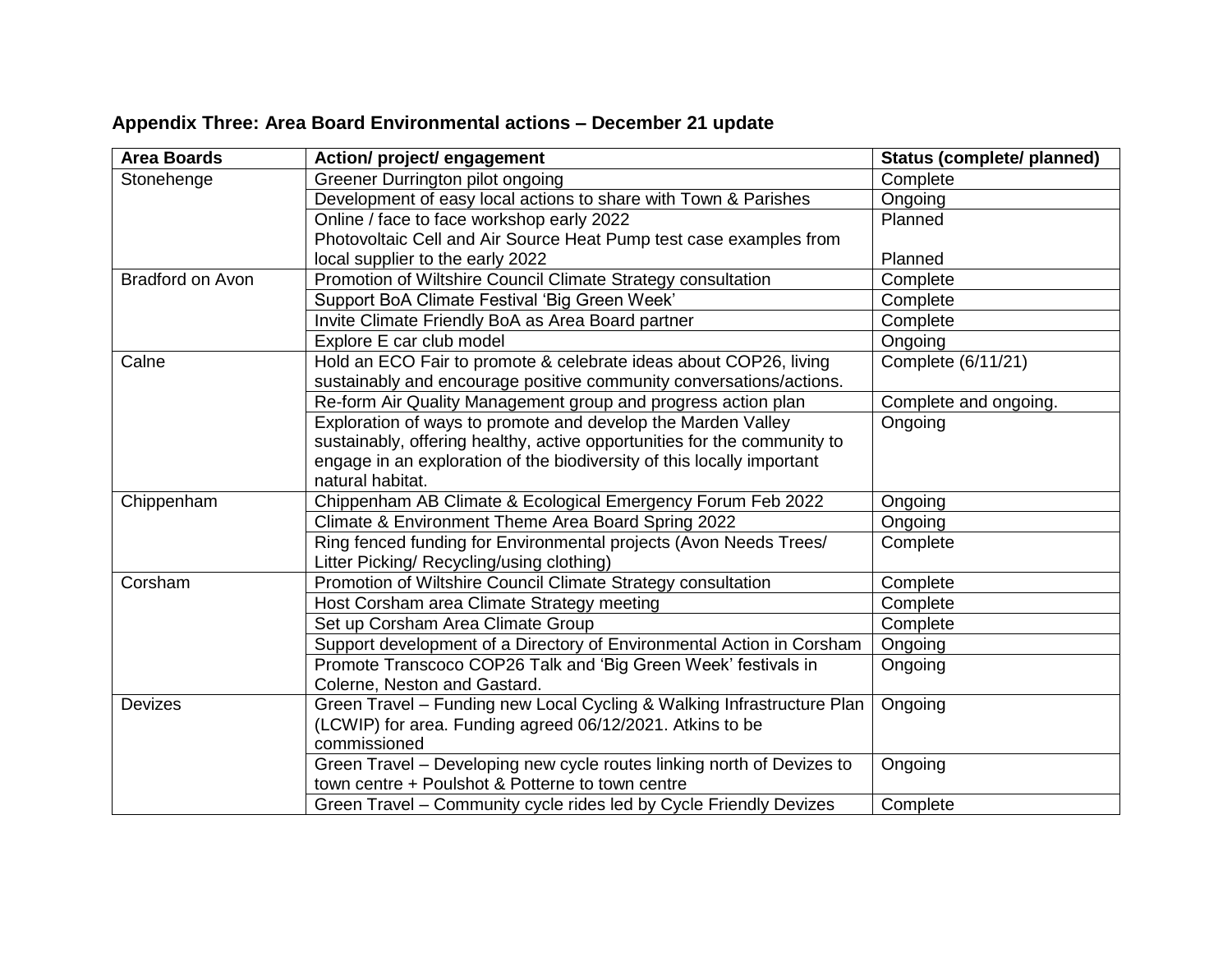| <b>Area Boards</b> | Action/ project/ engagement                                                                                                                                                              | <b>Status (complete/ planned)</b> |
|--------------------|------------------------------------------------------------------------------------------------------------------------------------------------------------------------------------------|-----------------------------------|
|                    | Green Travel - New rail station: Devizes Gateway. Strategic Outline<br>Business Case submitted to DfT                                                                                    | Ongoing                           |
|                    | Green travel - Audit of cycle parking spaces throughout town carried out<br>by Cycle Friendly Devizes                                                                                    | Complete                          |
|                    | Green travel - new cycle parking spaces created for Devizes<br>marketplace. Funding agreed 06/12/2021. Devizes TC to implement.                                                          | Complete                          |
|                    | Improve air quality – Working with PTU to improve town bus service +<br>No. 49 service                                                                                                   | Ongoing                           |
|                    | Improve air quality - Wiltshire Council EV Charging strategy: to<br>encourage T&PCs to look at using funding to help provide charging<br>points for residents without off-street parking | Ongoing                           |
|                    | Improve air quality - Wiltshire Council EV Charging strategy: to look at<br>supplementing the number of charging points within town.                                                     | Ongoing                           |
|                    | Improve air quality – Carry out assessment of establishing community<br>car club within Devizes                                                                                          | Ongoing                           |
|                    | Promote Wiltshire Council Climate Strategy consultation                                                                                                                                  | Complete                          |
| Malmesbury         | Green travel – footpaths / bridleways working group initiated to improve<br>local network                                                                                                | Ongoing                           |
|                    | Funding and advice provided (£2,000) towards set up costs for a<br>Community Fridge Freezer in Malmesbury Town Hall                                                                      | Complete                          |
|                    | Funding provided (£2,500) towards Renew Malmesbury CIC for start up<br>costs towards a green hub / space                                                                                 | Complete                          |
| Marlborough        | Promote Wiltshire Council Climate Strategy consultation                                                                                                                                  | Complete                          |
|                    | Work alongside & support town council's Environment Working Group                                                                                                                        | Ongoing                           |
|                    | Establish Air Quality Group (as sub-group Environmental Working<br>Group?)                                                                                                               | Ongoing                           |
|                    | Begin to gather data for town on traffic flow and air quality                                                                                                                            | Ongoing                           |
|                    | Help develop bid to TNL's Together for our Planet grant scheme<br>(submitted but declined)                                                                                               | Complete                          |
|                    | Improve air quality - Carry out assessment of establishing community<br>car club within Marlborough                                                                                      | Ongoing                           |
|                    | Develop E-W cycle path as far as Marleberg Grange based on Old<br>Railway Path route                                                                                                     | Ongoing                           |
|                    | Improve infrastructure for cycling within town and nearby villages                                                                                                                       | Ongoing                           |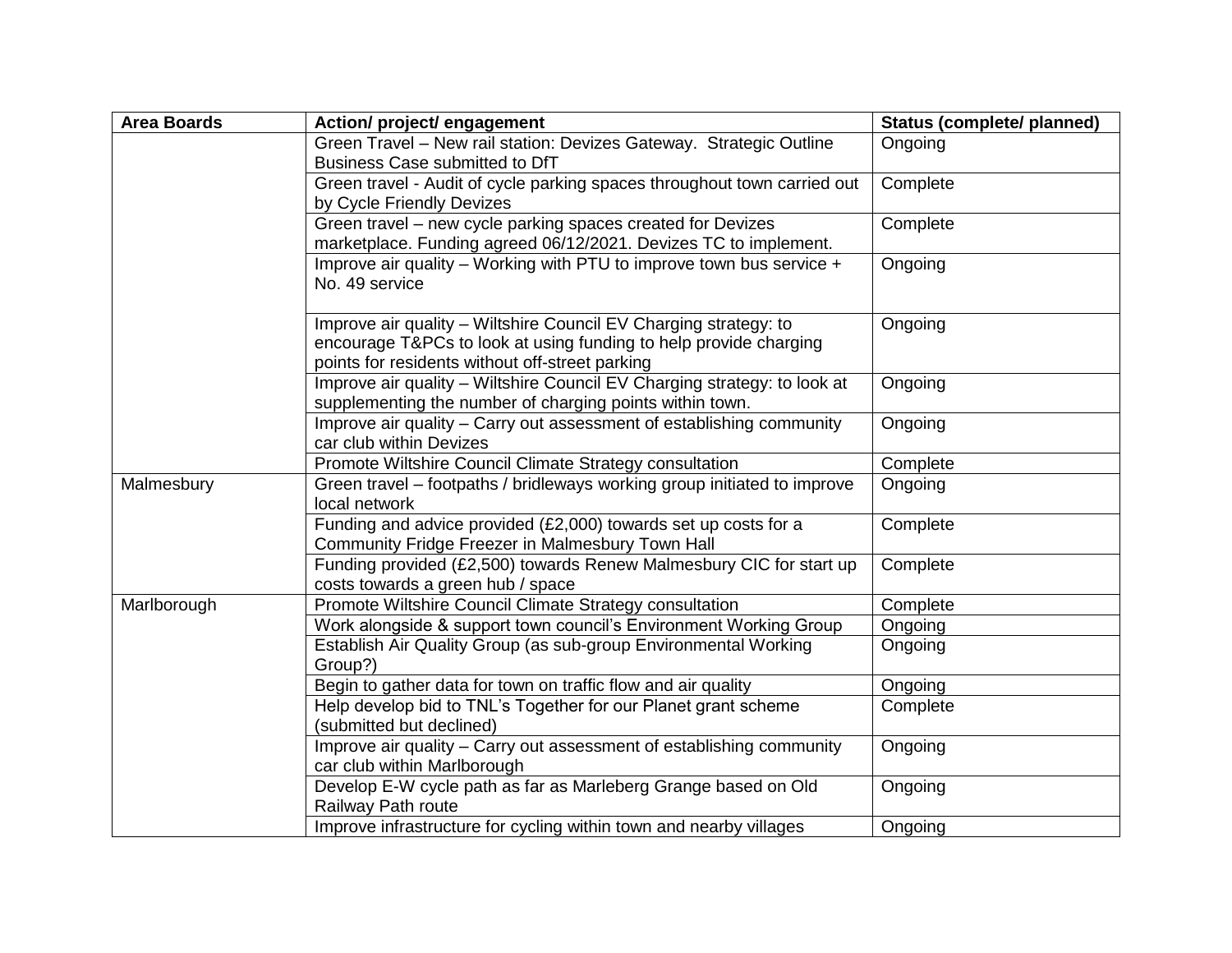| <b>Area Boards</b>         | Action/ project/ engagement                                                                | <b>Status (complete/ planned)</b> |
|----------------------------|--------------------------------------------------------------------------------------------|-----------------------------------|
| Melksham                   | Promote Wiltshire Council Climate Strategy consultation                                    | Complete                          |
|                            | Support to Wiltshire Wildlife Trust "Clackers Brook Restoration Plan"                      | Ongoing                           |
|                            | Public Open Space Network Fund - £10K to resource community action                         | Ongoing                           |
|                            | Work alongside Town Council Environment and Climate Working Group                          | Ongoing                           |
|                            | Support for "Priority for People" scheme to promote walking, cycling,                      | Ongoing                           |
|                            | public transport and public realm improvements in the town centre                          |                                   |
|                            | Grant Funding to Conigre Mead Nature Reserve volunteers for new kit                        | Complete                          |
| Pewsey                     | Joint local meeting with Tidworth being arranged Feb/March to discuss<br>local initiatives | Planned                           |
| <b>RWB &amp; Cricklade</b> | Promote the Wiltshire Council Climate Strategy and COP26.                                  | Complete                          |
|                            | Establish an Area Board wide Environment Group                                             | Planned                           |
|                            | Funding for a Community Orchard in Royal Wootton Bassett                                   | In Development                    |
| Salisbury                  | Milford Hollow Rewilding Project by the Milford Preservation group,                        | Planned                           |
|                            | funded by the Salisbury Area Board in November 2021                                        |                                   |
|                            | Green Heating for Harnham Hub by Harnham St George and All Saints                          |                                   |
|                            | PCC, funded by the Salisbury Area Board in November 2021                                   |                                   |
|                            | Air Quality Management Group meeting in December 2021                                      | Planned                           |
|                            | Salisbury Transition Group and Share Salisbury leading on a Green                          | Planned                           |
|                            | Directory for businesses in Salisbury                                                      |                                   |
| Southern Wiltshire         | Planning an environment themed workshops in Jan / Feb 2022                                 | Planned                           |
|                            | Produced, published and promoted an eco-friendly villages directory in<br>January 2021     | completed                         |
|                            | Facilitated the set up of Home Run APP as a green travel tool to assist                    | completed                         |
|                            | Laverstock secondary and primary schools where there has been a                            |                                   |
|                            | considerable school run issue for the last 12+years                                        |                                   |
| South West Wiltshire       | Developing a Mere E- Car Club project (£11k area board funding)                            | planned                           |
|                            | Supporting the Tisbury E car club                                                          | planned                           |
|                            | Delivered an environment themed workshop in July 2021 and planning a                       | Completed / planned               |
|                            | follow up one with Cranborne Chase AONB in early 2022                                      |                                   |
| <b>Tidworth</b>            | Joint local meeting with Pewsey being arranged Feb/March to discuss                        | Planned                           |
|                            | local initiatives                                                                          |                                   |
|                            | New charging points to be added at new Civic Hall part funded by Area                      | Build starting end 2022           |
|                            | <b>Board</b>                                                                               |                                   |